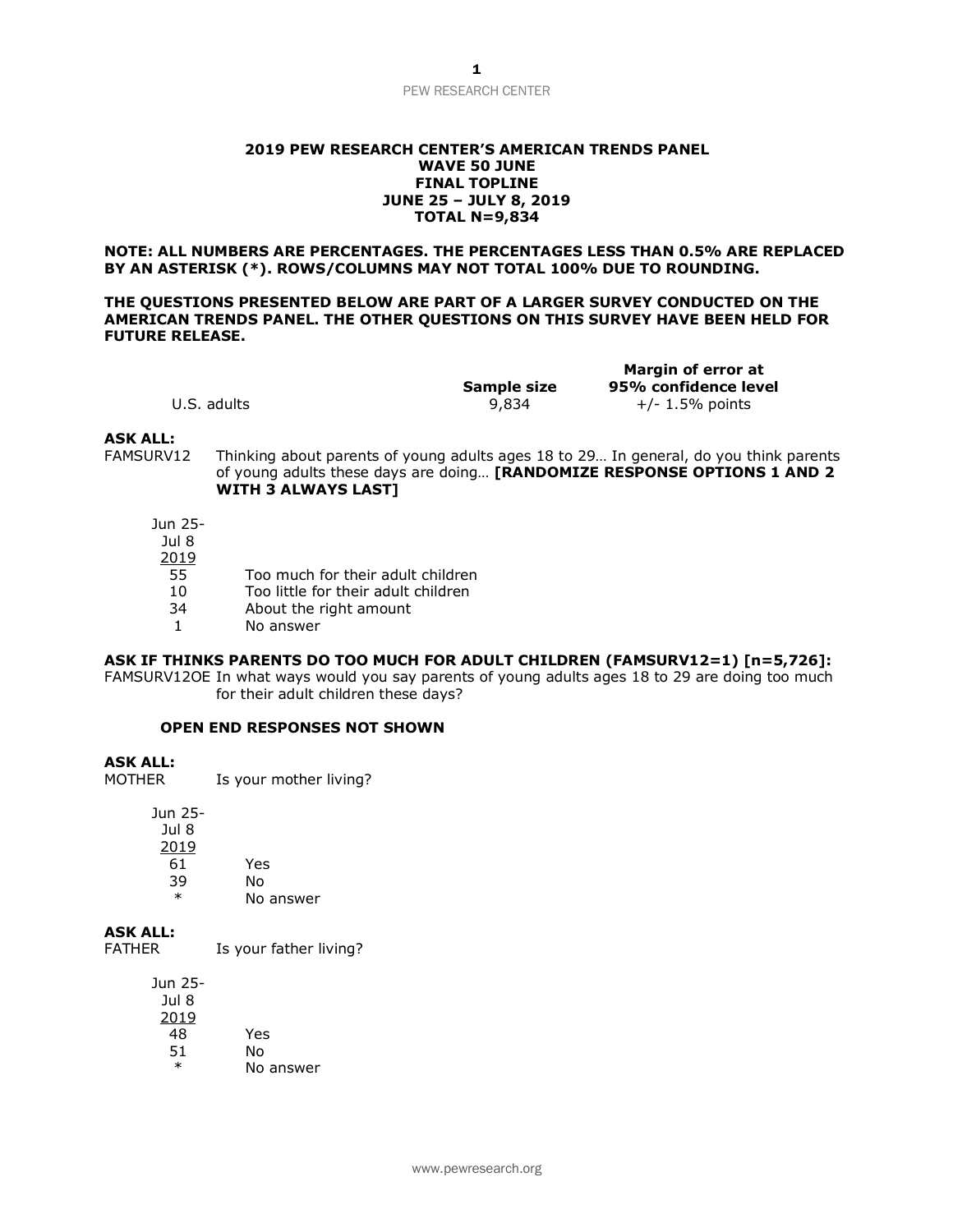## **ASK IF HAS ANY CHILDREN (F\_KIDS1=1 OR F\_KIDS2=1) [n=5,818]:**

ADKIDS Do you have any children ages 18 to 29?

- Jun 25-
- Jul 8
- 2019
- 18 Yes, one child ages 18 to 29
- 22 Yes, more than one child ages 18 to 29
- 59 No children ages 18 to 29
	- No answer

## **ASK PARENTS AGES 30+ WITH ADULT CHILDREN AGES 18 TO 29 (F\_AGE=30-98 AND ADKIDS=1,2) [n=2,303]:**

PAR1 In general, do you think you do... **[RANDOMIZE RESPONSE OPTIONS 1 AND 2 WITH 3 ALWAYS LAST]**

Jun 25-

- Jul 8 2019 28 Too much for your adult child(ren) ages 18 to 29
- 8 Too little for your adult child(ren) ages 18 to 29
- 
- 63 About the right amount
- 1 No answer

#### **ASK IF AGES 18 TO 29 AND HAVE AT LEAST ONE LIVING PARENT (F\_AGE=18-29 AND (MOTHER=1 OR FATHER=1)) [n=1,178]:**

PAR2 In general, do you think your **[IF MOTHER=1 AND FATHER=1:** parents do; IF **MOTHER=1 AND FATHER=2 or refused:** mother does**; IF MOTHER=2 or refused AND FATHER=1:** father does**]**… **[RANDOMIZE RESPONSE OPTIONS 1 AND 2 WITH 3 ALWAYS LAST]**

Jun 25-

Jul 8

- 2019
- 18 Too much for you
- 16 Too little for you
- 65 About the right amount
- No answer

#### **ASK IF AGES 18 TO 29 AND HAS AT LEAST ONE LIVING PARENT (F\_AGE=18-29 AND (MOTHER=1 OR FATHER=1)) [n=1,178]:**

FAMSURV39 In general, how much, if at all, would you say that you rely on a parent for emotional support?

Jun 25-

| Jul 8        |               |
|--------------|---------------|
| <u> 2019</u> |               |
| 20           | A lot         |
| 30           | Some          |
| 25           | Only a little |

- 25 Not at all
- No answer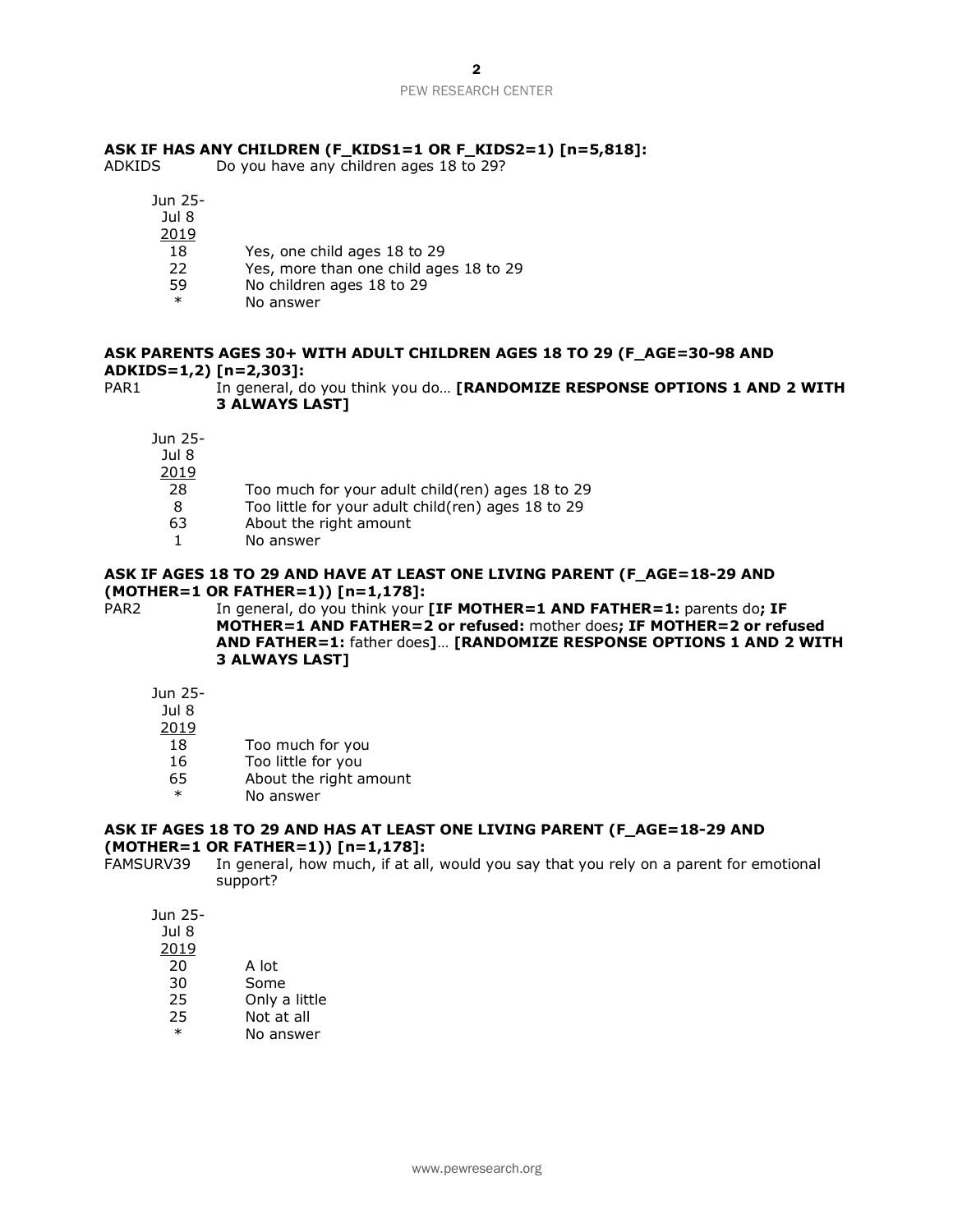## **ASK IF AGES 18 TO 29 AND HAS AT LEAST ONE LIVING PARENT (F\_AGE=18-29 AND (MOTHER=1 OR FATHER=1)) [n=1,178]:**

FAMSURV40 IN THE PAST 12 MONTHS, how much financial help, if any, did you receive from a parent?

- Jun 25- Jul 8 2019 24 A lot 21 Some 21 Only a little 34 None at all
	- \* No answer

## **ASK IF PARENTS PROVIDED ANY FINANCIAL HELP (FAMSURV40=1-3) [n=704]:**

## FAMSURV41 Was the financial help you received for… **[RANDOMIZE RESPONSE OPTIONS 1 AND 2 WITH 3 ALWAYS LAST]**

Jun 25- Jul 8 2019 45 Special circumstances 28 Recurring expenses<br>27 Both 27 Both<br>\* No.3r No answer

#### **ASK IF PARENTS PROVIDED ANY FINANCIAL HELP (FAMSURV40=1-3) [n=704]:**

## FAMSURV42 Was any of the financial help you received related to your… **[RANDOMIZE ITEMS; ITEM D ALWAYS AFTER ITEM C]**

|    |                                                                      | Yes, was<br>related to<br>this | No, was not<br>related to<br>this | No.<br>answer |
|----|----------------------------------------------------------------------|--------------------------------|-----------------------------------|---------------|
| a. | Education, such as school or college tuition<br>Jun 25-Jul 8, 2019   | 40                             | 60                                | 0             |
| b. | Medical expenses<br>Jun 25-Jul 8, 2019                               | 35                             | 65                                | $\ast$        |
| c. | Rent or mortgage<br>Jun 25-Jul 8, 2019                               | 40                             | 60                                | $\ast$        |
| d. | Household expenses, such as groceries or bills<br>Jun 25-Jul 8, 2019 | 60                             | 40                                |               |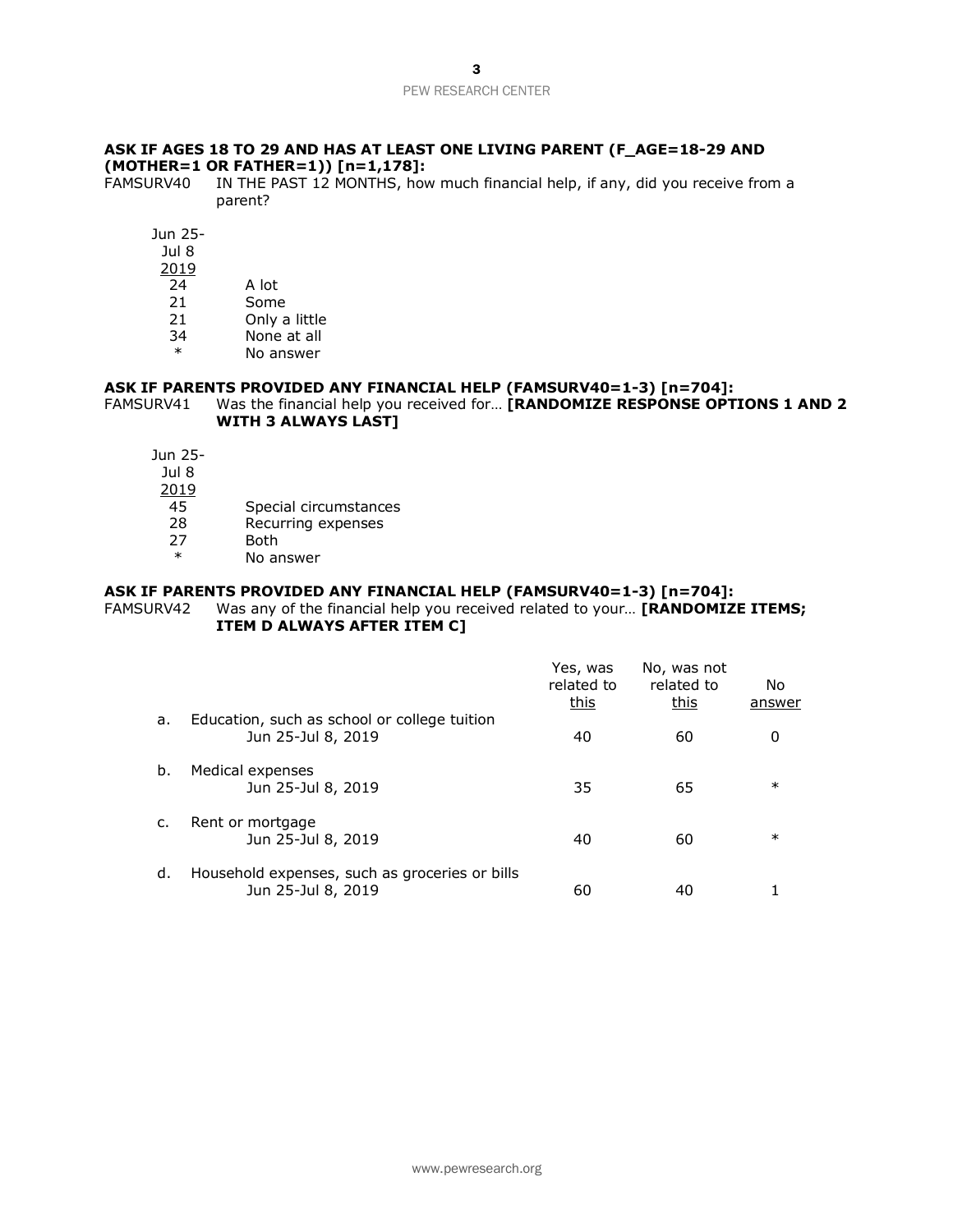## **ASK PARENTS AGES 30+ WITH ADULT CHILDREN AGES 18 TO 29 (F\_AGE=30-98 AND ADKIDS=1,2) [n=2,303]:**

FAMSURV43 In general, how much, if at all, would you say that your adult child(ren) ages 18 to 29 rely on you for emotional support?

Jun 25-

Jul 8 2019

- 36 A lot
- 41 Some
- 19 Only a little
- 4 Not at all \* No answer

## **ASK PARENTS AGES 30+ WITH ADULT CHILDREN AGES 18 TO 29 (F\_AGE=30-98 AND ADKIDS=1,2) [n=2,303]:**

FAMSURV44 IN THE PAST 12 MONTHS, how much financial help, if any, did you provide for your adult child(ren) ages 18 to 29?

Jun 25-

- Jul 8 2019 29 A lot 30 Some 25 Only a little
- 16 None at all
- \* No answer

# **ASK IF PROVIDED ANY FINANCIAL HELP (FAMSURV44=1-3) [n=1,949]:**<br>FAMSURV45 Was the financial help you provided for... **[RANDOMIZE RESPO**I

Was the financial help you provided for... **[RANDOMIZE RESPONSE OPTIONS 1 AND 2 WITH 3 ALWAYS LAST]**

Jun 25-

- Jul 8
- 2019
- 40 Special circumstances
- 16 Recurring expenses<br>43 Both
- **Both**
- 1 No answer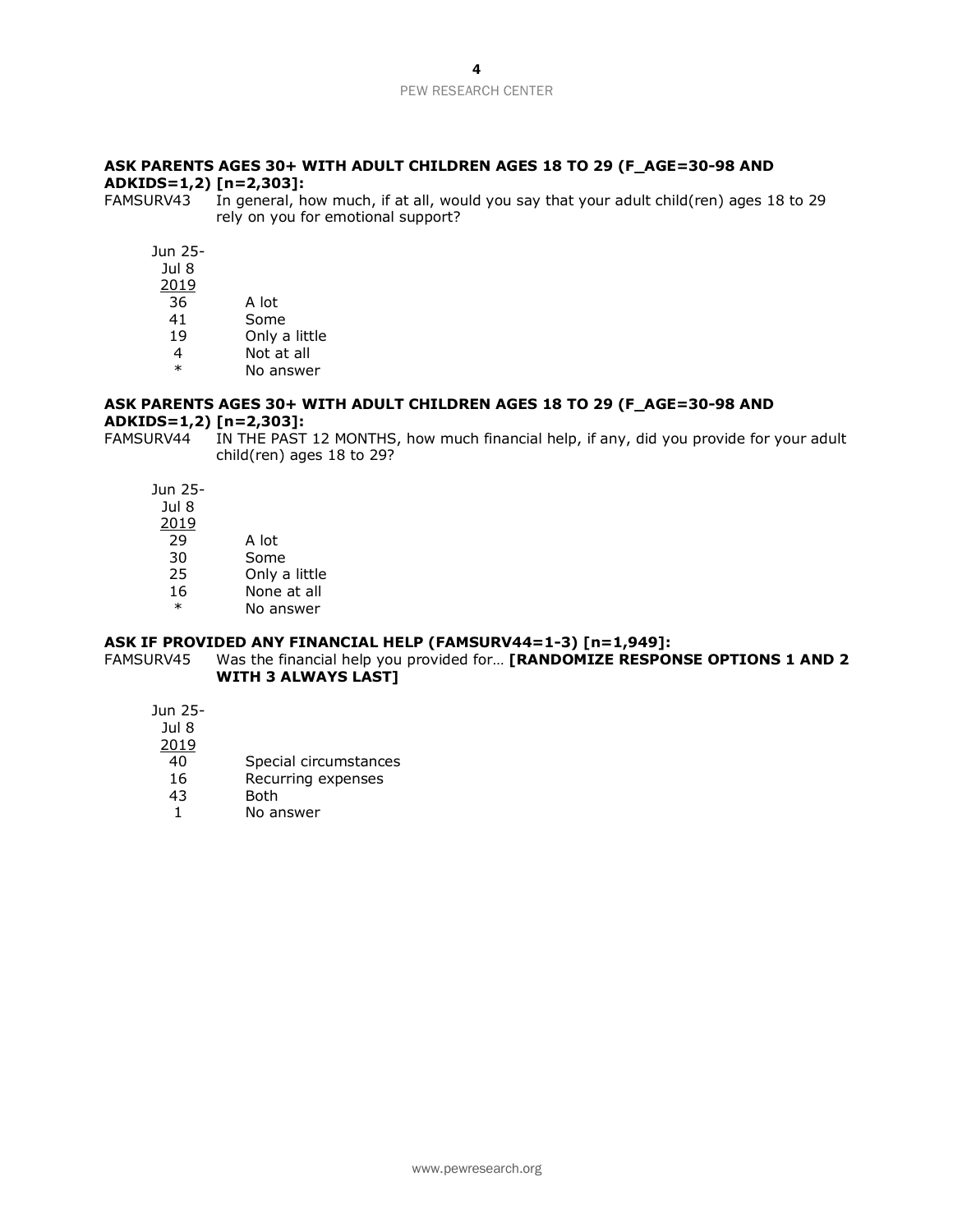#### **ASK IF PROVIDED ANY FINANCIAL HELP (FAMSURV44=1-3) [n=1,949]:** FAMSURV46 Was any of the financial help you provided related to their… **[RANDOMIZE ITEMS; ITEM D ALWAYS AFTER ITEM C]**

|    |                                                                      | Yes, was<br>related to<br>this | No, was not<br>related to<br>this | No.<br>answer |
|----|----------------------------------------------------------------------|--------------------------------|-----------------------------------|---------------|
| a. | Education, such as school or college tuition<br>Jun 25-Jul 8, 2019   | 46                             | 53                                |               |
| b. | Medical expenses<br>Jun 25-Jul 8, 2019                               | 36                             | 64                                | $\ast$        |
| C. | Rent or mortgage<br>Jun 25-Jul 8, 2019                               | 33                             | 66                                |               |
| d. | Household expenses, such as groceries or bills<br>Jun 25-Jul 8, 2019 | 62                             | 38                                | $\ast$        |